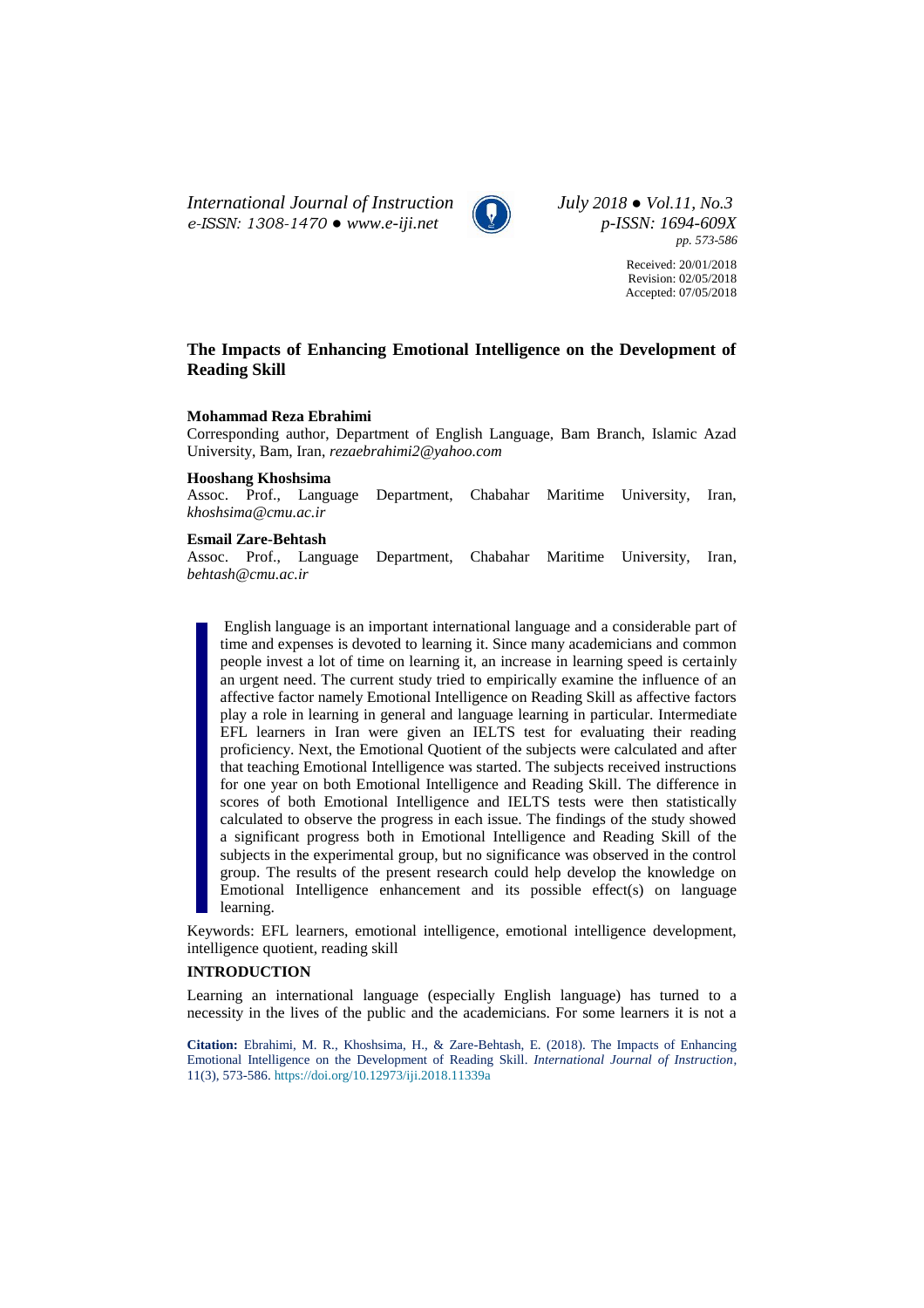burden, but for some others it is a never-ending challenge. Aptitude difference (defined by Dornyei, 2006) involves the argument that the difficulty of language learning is different for different people. The difficulty arises from differences which are caused by various factors, including the intelligence of individuals. As Salehi, M., and Sadighi, F. (2012) claim, intelligence can modify the speed of language learning and also the quality of it. But is IQ ('intelligence quotient' which is a total score derived from several [standardized tests](https://en.wikipedia.org/wiki/Standardized_test) designed to assess [human intelligence\)](https://en.wikipedia.org/wiki/Human_intelligence) alone enough to account for success? The validity of IQ tests (Intelligence Quotient Tests) as the sole criterion for accounting for success was criticized in Educational settings and companies which used to employ individuals based on it for many years (e.g.: Riggio, Murphy, and Pirozzolo (2002)). Davis (2004) argues that along with IQ, there is another influential factor in success which is Emotional Intelligence; he states that IQ affords the 'floor' and Emotional Intelligence affords the 'ceiling' for success. Schmidt and Hunter (1981) claim that one fifth of success could be attributed to IQ and the rest is ascribed to Emotional Intelligence. Emotional Intelligence (EQ/I) is defined by Coleman A. (2008) in his dictionary of psychology as the capability of individuals to recognize their own [emotions](https://en.wikipedia.org/wiki/Emotions) and those of others, discern between different feelings and label them appropriately, use emotional information to guide thinking and behaviour, and manage and/or adjust emotions to adapt to environments or achieve one's goal(s). To the surprise of most people, Goleman (2005) claims almost the same thing, stating that the lion's share of the causes of success could be ascribed to EQ, not IQ!

The root cause of the creation of the concept of EQ could be traced back to early  $20<sup>th</sup>$ century while Thorndike (1920) almost developed the concept to speak of being able to understand and manage others and to act intelligently; however, after half a century of not paying attention to the concept, Michael Beldoch (1964) and Leuner (1966) academically used the term Emotional Intelligence for the first time. This first use of "emotional intelligence" is attributed also to Wayne Payne's dissertation, A Study of Emotion: Developing Emotional Intelligence.

EQ has been defined by Schutte, et al. (1998) as the ability to recognize, understand, adjust, and harness emotions. EI can be explained as the ability to monitor one's own and other people's emotions, to discriminate between different emotions and label them appropriately and to use emotional information to guide thinking and behavior. Ebrahimi and Khoshsima, (2014, p. 148) described it as "the ability to know feelings and emotions within one and in others -be it verbalizable or not- and using it to control thinking and action to achieve success". Some researchers conceive higher emotional intelligence a cause of being more empathic and more socially adroit (Brackett and Katulak, 2006; Lopes, Salovey, Cot and Beers, 2005; Lopes, Brackett, Nezlek, Schutz, Sellin and Salovey, 2004). Research also has shown that individuals with higher levels of EI are showing increased career success ( Lopes, Kadis, Grewal, Gall and Salovey 2006). EI is also associated with successful leadership and effective performance (Kim, Yoo, Lee, & Kim, 2012.

## **EI and Language Learning**

Learning a language has turned to an indispensible part of the lives of at least academicians in the interdependent world. Among the influential factors on learning,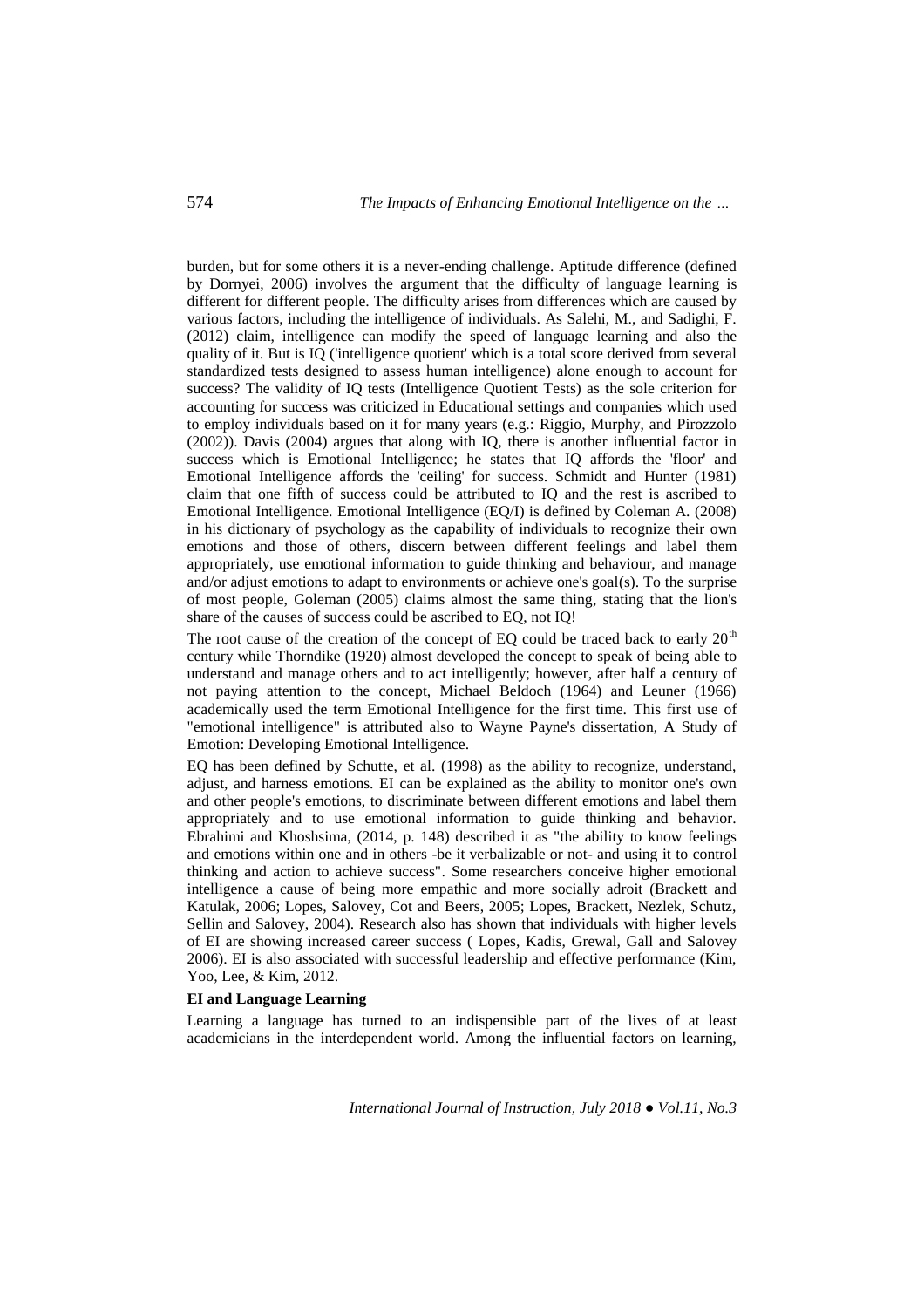cognitive factors and affective ones were found to be important in learning in general and thus it is clear that they are influential in language learning in particular. Yet, there is a need for more research on the role of emotions in learning as Goetz et. al., stated that "Despite burgeoning research interest in the role of affect in psychological development, emotions experienced in the academic domain has until recently remained a largely unexplored field of psychological research" (2007, p. 3). It was found that motivation is influenced by emotions and also choice of learning strategies (cognitive and metacognitive), and thus ultimate achievement are all influenced by emotions. Cherniss (2000) claimed that teaching programs which seek to develop EI in different areas could be used and then management, communication and empathy training, stress management and conflict resolution will be improved.

Language learning is emotionally driven; it is claimed by many researchers (e.g.: MacIntyre, MacKinnon, & Clément, 2009; Dörnyei, 2005; Imai, 2010; López, 2011). Riemer (2003) argues that EQ skills improve learning potential of foreign language acquisition. Meng and Wang (2006) also argue that language learning could be facilitated by positive emotions and it also improves language performance. López (2011) asserts that cultivating emotions can assist solving demotivation formed by anger or fear which can jeopardize language acquisition. She maintains that evoking emotions increases self-esteem and empathy which significantly contributes to learners' attitudes and motivation and facilitate language learning. MacIntyre (2002, p.45) also stated that emotions "just might be the fundamental basis of motivation, one deserving far greater attention in the language learning domain". Two other influential factors on second language learning achievement are motivation for and attitudes towards second language (Hadfield & Dörnyei, 2013; Dörnyei & Kubanyiova, 2014).

Language learning is a process in which individuals informally test their own learning by memorizing each and every grammatical rule or new vocabulary. Language learners also test themselves by success in every conversation and encountering with foreigners; more importantly, they are being formally tested in learning language and TOEFL or IELTS scores are the prerequisite of enrollment in many universities in English speaking countries; thus, the importance of emotions increases. Goetz, Franzis P., Reinhard, and Nathan C. (2007, p. 4) stated that "Due to their impact on achievement outcomes, emotions experienced in testing situations are a particularly critical topic of investigation in modern, achievement-oriented societies". Being able to control or develop emotional practices should end in feelings of self-control (Lok & Bishop, 1999). Goetz and colleagues further add that little is known about students' emotions which are experienced in academic settings (including their emotions during taking tests). The present study aims to contribute to reducing this research gap by investigating students' emotional experiences during learning a new language which is a very complex process and certainly deals with emotions.

# **EI and Reading Skill**

Regarding success in learning in general, Parker, Summerfeldt, Hogan, & Majeski (2004) proved that the highly successful learners achieved higher scores in comparison with the unsuccessful group on three out of the four subsets (and adaptability, intrapersonal ability, stress management) of EI. Pishghadam (2009) asserts that some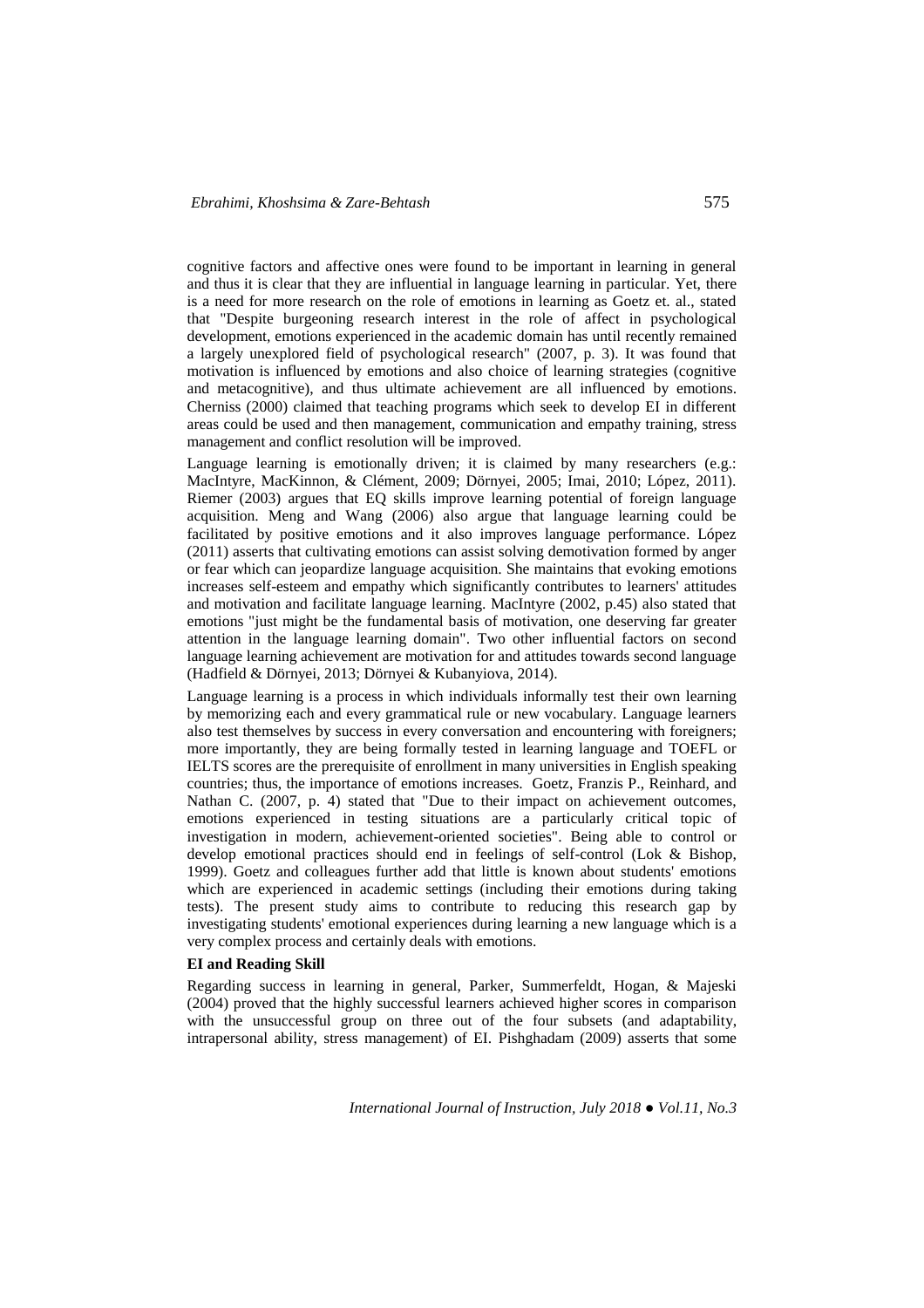methodologies particularly address emotional and psychological issues in SLA (e.g.: Suggestopedia), some of them were motivated by Krashen's claims (1981) affective filter in particular in the Monitor Model. Inspired by this claim some studies were done. For instance to determine whether EQ had any relationship with reading comprehension and structural ability of language learners Motallebzadeh (2009) did a study. 170 intermediate participants out of 250 EFL learners who took a language proficiency test (MELAB, 1997) were selected and took the self-report measure Bar-On Emotional Quotient Inventory (EQ-i, 1997). The findings showed that there was a strong relationship between EI and EFL learners' reading comprehension and structural ability except for two subscales of EI namely: social responsibility and empathy as interpersonal categories.

In another similar study, a positive relationship between language learning strategies and overall EQ was found by Aghasafari (2006). Majidi Dehkordi & Shirani Bidabadi (2015) investigated the relationship between reading strategy use of Iranian EFL learners and their EI. The findings showed a greater degree in the use of cognitive and also meta-cognitive strategies by the high EI group and the reverse was observed for the low group.

Vahdat and Khavandgaran (2013) studied the link between reading comprehension of Iranian EFL learners (attending TOEFL classes) and their verbal/emotional intelligence and found a meaningful relationship between the two variables. Researchers have also found that the use of learning strategies in language classroom is an important factor in the success of EFL learners (Oxford, 1990). In the same line of inquiry, Abdolrezapour and Tavakoli (2012) examined the relationship between reading ability of Iranian EFL learners and EI. The learners in experimental group who were trained by a program based on Goleman's framework (containing short stories reading with highly emotional content) scored higher on a reading comprehension test.

# **The Significance of the Study**

There is a continual call for educationalists to take responsibility for improving the emotional and social growth of learners due to a relationship between high EI and academic achievement, and the understanding that a productive education is entangled with emotional and social competencies (Liff, 2003). College mission statements are written to seek the cognitive and also non-cognitive training of learners; emphasizing the individual development and making the student ready to live outside of the school (Feldmann, Aper, & Meredith, 2011). Some scholars enumerated the development of cognitive and social skills as one of the fruits of studying at university (Feldmann et al., 2011; Seal, Naumann, Scott, & Royce-Davis, 2010). The majority of student development research is centralized on how they grow cognitively, despite the fact that how students make relationships, self-confidence, and the ability to communicate is exceptionally essential to the general visions and missions of higher education. Thus, the current study is significant inasmuch as teaching in university and before that, is aimed at the growth of the whole learner, cognitively and psychosocially.

Provided that it could be shown that EQ is significantly influencing Reading Skill, it seems necessary to pay more attention to that, for example teaching EQ might be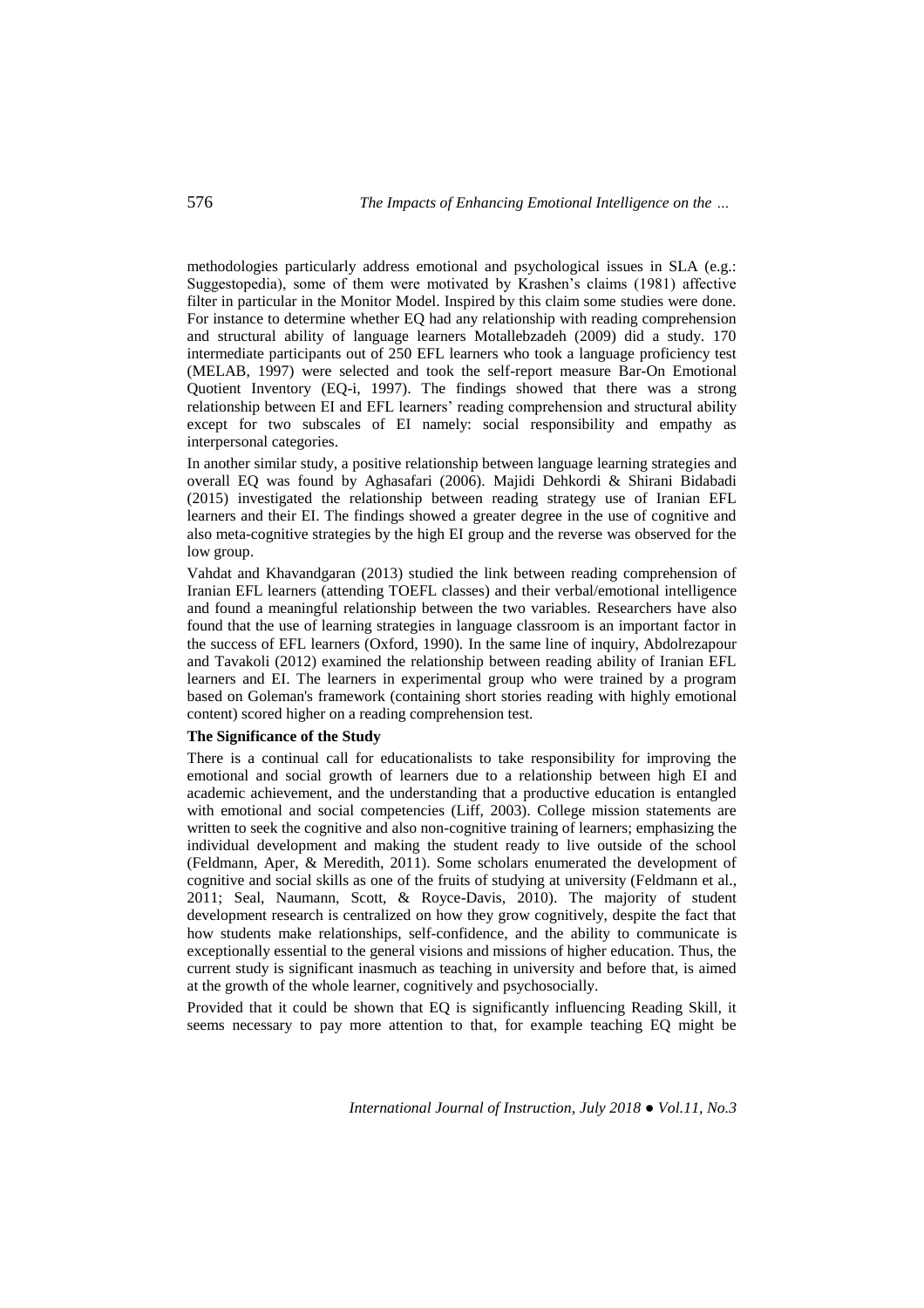required to be included in the language teaching syllabus. Regarding the huge amount of time and money which is being spent and invested on learning and teaching foreign languages, it seems to be a very redeeming job to find a shortcut. One of the ways for increasing the speed of learning seems to be dependent on dealing with emotions in an accurate way. The issue turns to a more significant one while one considers that English language is the major and almost the only medium of internationally sending and transferring knowledge, at least in Iran and also in some other countries. Using online articles in the internet, attending top universities, developing technology and industry and in brief every benefits which could be enumerated for learning English, could also be enumerated for the reasons of increasing the speed and quality of learning it, and that could be thought of as the significance of the current study. In a more idealistic view, provided that a learner finds EQ enhancement as a beneficial task, it could be generalized to other skills and knowledge; even if it could be instructed in different majors in universities . The current study is after offering additional evidence to observe the match or mismatch between theoretical assumptions and empirical demonstration of the relationship between EQ and Reading Skill.

The present investigation is most important insofar as it empirically explores the probable influence of EQ enhancement on the development of Reading skill in language learning among university students. Also, curriculum development based on focusing on EQ enhancement will be justifiable while it is based on research along with empirical investigations rather than sensationalistic claims. All in all, the current study was done to answer the following research question:

**Research Question**: Does emotional intelligence enhancement influence reading skill?

For the above-mentioned research question, the following hypothesis was posed:

**Ho**: Emotional Intelligence Enhancement does not influence Reading skill.

#### **METHOD**

'Quasi Experimental Study' design of the current study was put into practice as follows. Questionnaires were used in the study both at the beginning of the experiment and at the end of the educational year which was the period in which EQ was being taught.

### **Participants**

The participants of the study were all studying at the same university (Gonabad University, Iran). Students who study at the same university in Iran, have almost the same level of proficiency in English as they are placed based on a national university entrance exam. However, for reaching a more accurate assessment of the proficiency, students have been carefully selected based on the scores of 'Interchange Placement Test' administered by the authors at the beginning of the project.

To ascertain that there were no outliers among the participants, 43 intermediate EFL learners were carefully chosen from among 56 EFL learners based on convenient sampling as access was not possible to EFL learners for one educational year in different universities. They were freshman who aged between 18 and 23 years. Out of 30 learners, 18 were females and 12 males in the experimental group. The control group was composed of 13 students (7 male and 6 female). The authors did not group the learners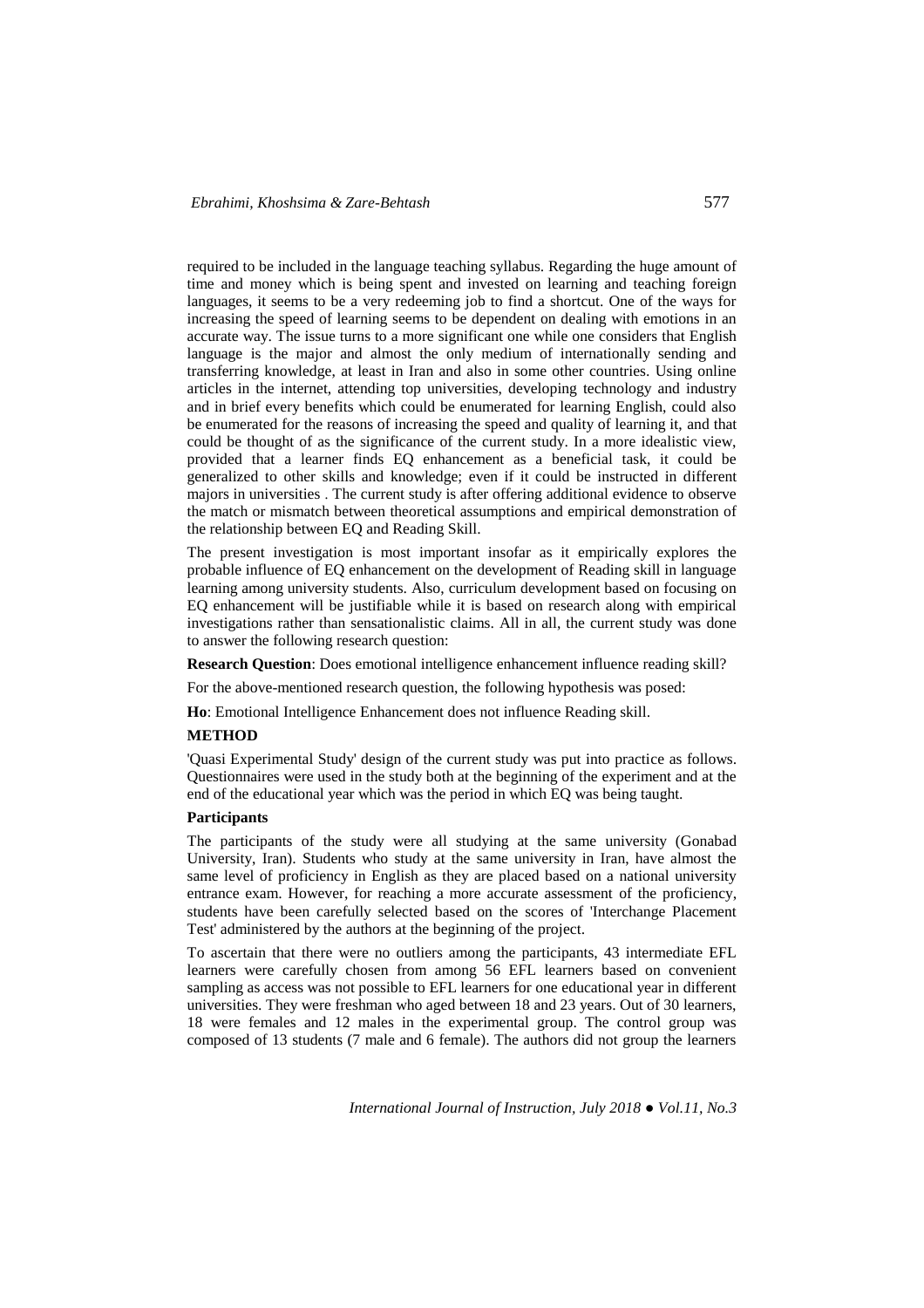as they were grouped in different classes from before, thus, intact selection was done not random selection. Almost none of the students attended any conversation class except for regular English classes held in high school and junior high school, thus it could be safely claimed that the proficiency of the participants was not significantly different at the beginning of the project.

### **Ethical Considerations**

To ensure the anonymity and also for the sake of reliability and validity of the answers given to the questionnaire, questions were coded numerically. The significance of the project was clarified for the students and the probable effects of the results on the progress in their future exams were explained. Thus, the subjects were eager to participate in the study and they verbally acknowledged their agreement. A number of the participants were randomly selected and interviewed to check the reliability of their responses after gathering the questionnaires, since one of the problems with studies based on the questionnaires is their susceptibility of gathering untruthful data.

### **Data Measurement**

This study made use of summated instrument scale or in other words the Likert scale. A score from 0-5 was assigned to each EQ questionnaire's item, which means that they can be summed and then they can produce a total score (Coldwell & Herbst, 2004). Higher total EQ scores indicate stronger emotional intelligence skills.

#### **Instruments**

The "Bar-On EI" test and a standard and an IELTS test were given to the students. Bar-On devised a self-report Emotional Intelligence scale composed of 133-item for measuring. The emotional quotient inventory (EQ-I) offers an appraisal of EQ containing 5 major scales and 15 subscales. The Persian version of the test was utilized in the current research in order to achieve more reliable and valid results based on Iranian culture. Dehshiri (2003) claimed that the Persian translated version of the test is reliable and valid regarding Iranian culture. Estimated via Cronbach's alpha, the total reliability of the questionnaire was 0.82,

To measure Reading skill an IELTS test was given to the students before measuring EQ. Then EQ class started adjacent to their regular class, although the class was mostly focused on reading emotional topics. At the end of the semester, the same IELTS test was given to the students as post test to measure their progress in Reading skills and simultaneously their EQ was measured through the same questionnaire to examine whether their EQ has changed at all, or not.

### **Data Collection**

State university of Gonabad, Khorasan-Razavi province was the place of the study, during two semesters of one educational year (2016-2017). Learners were firstly instructed on what was the project and the process of carrying it out. They were made familiar with the questionnaire (the Bar-On EQ test), and the activities they would do to develop their EI and the advantages of EI to make them more willing to participate in the study.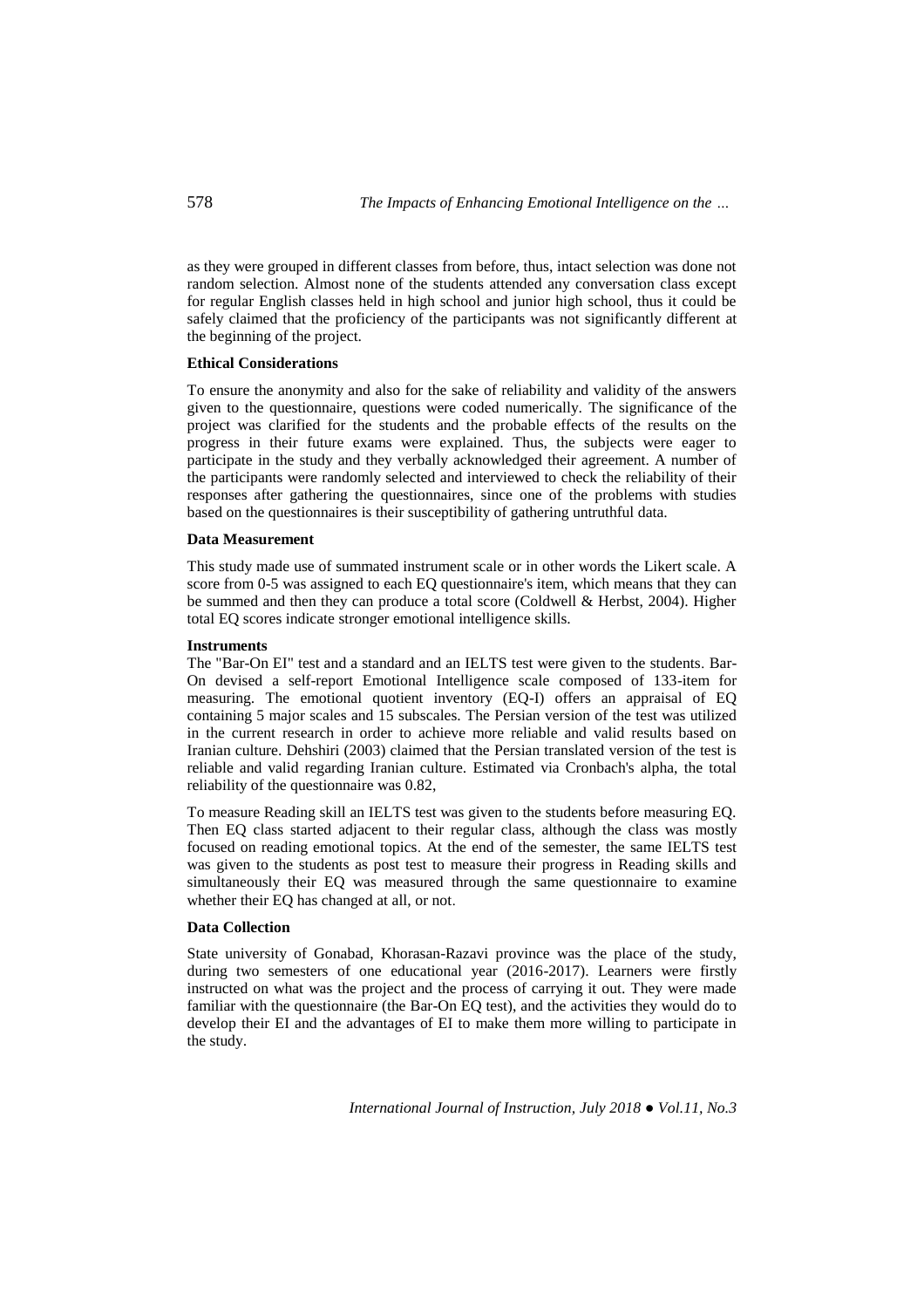Then 'Interchange Placement' test was given to make sure that the proficiency level of the students is almost the same and there would be no outliers. After the evaluation of the answers few students who were very weak or on the opposite extreme, very advanced, were eliminated from the study and intermediate students were selected to participate in an IELTS test in order to measure their ability in reading skill. The results of IELTS test which was administered as pre-test, almost confirmed the results of Interchange Placement test. Then students were given instruction on EQ, what it is and how we can make a change. Some sessions were assigned to making the learners familiar with emotional intelligence and then practice on that was started. The topics of reading were chosen based on emotional issues.

After Reading the texts which were mostly emotional ones, students were asked to discuss their feelings and experience inside the class and share their knowledge with the classmates. Hence, after working on emotions and writing, the same was happening for speaking skill. Some texts were assigned to the students to be studied in order to increase the knowledge of students on Emotional intelligence and teach them words with high emotional concepts. The reading texts were chosen based on the amount of emotional content they had and as a result, students could be familiar with many emotional words and expression to be better able to label their emotions and also understand them.

Simultaneously, the control group answered the same IELTS test as pretest and posttest in the same period of time. In order to increase the accuracy of the research, EQ questionnaires were filled by the participants in the control group both at the beginning of the semester and at the end. They also participated in the same Interchange Placement Test and IELTS test, both at the beginning and the end of the educational year. Thus, the study was done through enhancing EI in treatment group while measuring the progress in both EI and Reading Skill, and observing the progress of EI and Reading Skill in a similar classroom -the control group- in which no instruction on EI was taught. Both pre and post-tests of IELTS and were then rated by two raters in order to increase inter rater reliability of the scores. The average of the scores was used as the final score for each exam.

The materials were selectively chosen from a manual of teaching EQ to the leaders and some changes and adaptations were made to gear the manual to students who will be the leaders of their own classroom as teachers. The title of the manual is *"50 Activities for Developing Emotional Intelligence"* written by Adele B. Lynn as the author describes the book and wrote that it is a collection of activities perfect for skill-building on selfawareness and control, empathy, social expertness, personal influence, mastery of vision and more.

### **A Sample Lesson Plan of the Study**

A sample lesson plan extracted from the manual (P: 259) is offered in this section to clarify what was working on in the class and how EQ was being taught during the course of instruction.

# **Inspiring Words**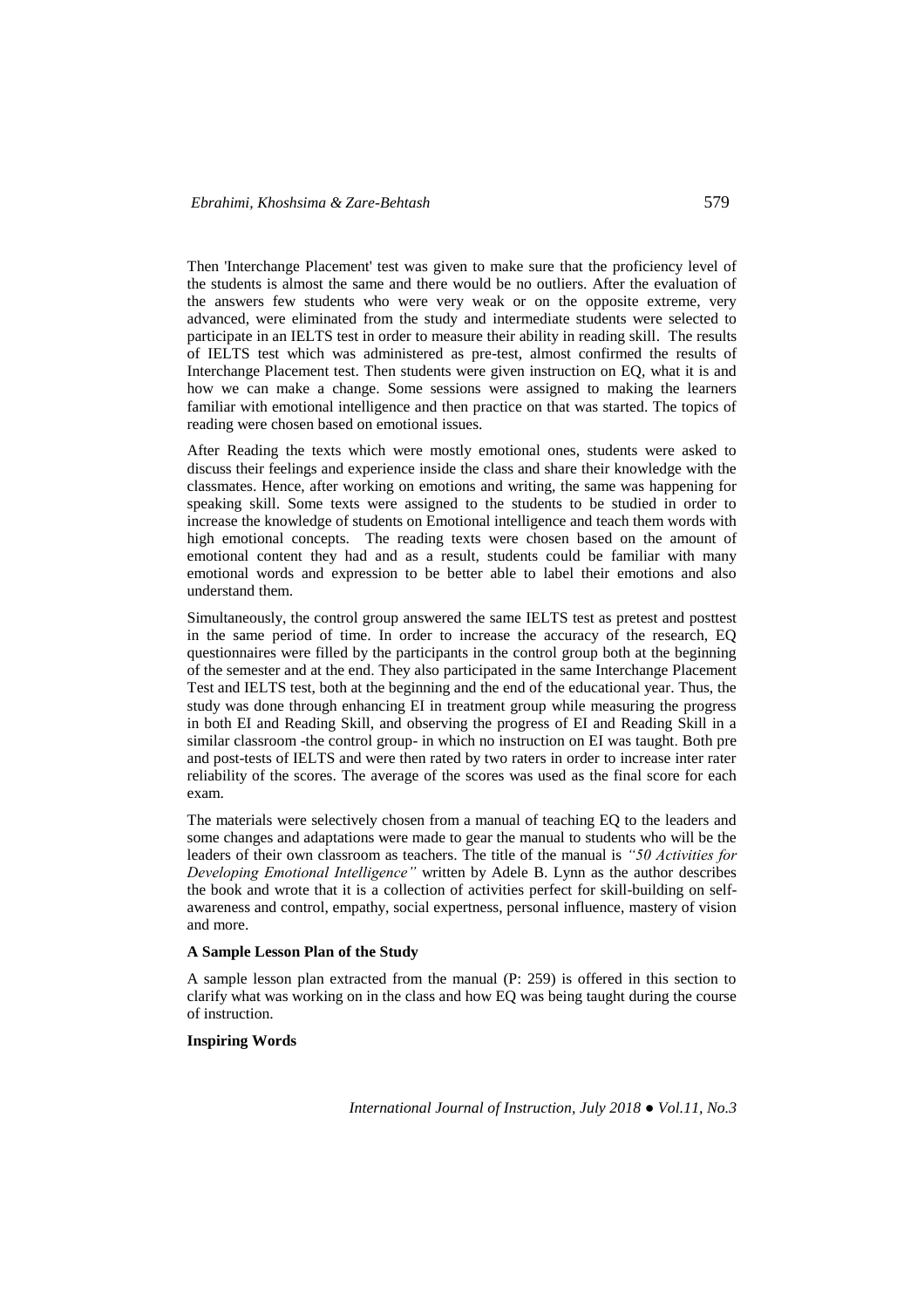# **EQ Target**

| Self-Awareness and Control |
|----------------------------|
| Empathy                    |
| Social Expertness          |
| Personal Influence         |
|                            |

#### **Objectives**

• To help participants create words that inspire their peers and connect them to the teacher's vision

• To help participants recognize the power of words

• To elevate the significance of words as a tool for speakers to use for Inspiring listeners

**Estimated Time:** 40 minutes

**Materials:** Emotional Intelligence Exercise #30

# **Risk/Difficulty:** High

# **Tips for the Trainer**

The purpose of this exercise is to challenge anyone who holds to the notion that "actions speak louder than words" to at least consider the inspiring quality of well-chosen words and the impact these words can have on followers. Also, this exercise will assist people in selecting inspiring words that articulate their vision to their listeners.

Words engage the heart and the imagination. The words the leader uses to communicate his or her mission/vision can transform the message from one that is boring and mundane to one that is meaningful and worthy. Consider the following examples:

| <b>UNINSPIRING</b>                                   | <b>INSPIRING</b>                                                                                                                                                                                                                                          |
|------------------------------------------------------|-----------------------------------------------------------------------------------------------------------------------------------------------------------------------------------------------------------------------------------------------------------|
| To give presentations                                | To give moving presentations in a beautiful, comfortable<br>nature and park-like setting where great learning is inspired.                                                                                                                                |
| To produce comfortable<br>chairs<br>To design stores | To produce chairs that transform tired and achy bodies into<br>refreshed souls that feel capable of conquering the world.<br>To design stores that irresistibly draw attention, pique<br>curiosity, create the illusion of mystery, and feel luxurious to |
|                                                      | the eyes.                                                                                                                                                                                                                                                 |

You may wish to have examples of the written word that have inspired followers to act. Of course, words must be backed by action. So, as the teacher, be careful not to overplay the importance of words over one's actions. Both are important to inspire followers to action. You should communicate that leaders must have both consistent actions and words in order to be truly inspiring.

# **FINDINGS**

In order to analyze the relevant data in this experiment, the Statistical Package for Social Sciences (SPSS), version 22 was employed. The level of significance was set at 0.05. Table 1 reveals descriptive statistics obtained from the control and experimental groups in EQ test at pre-test.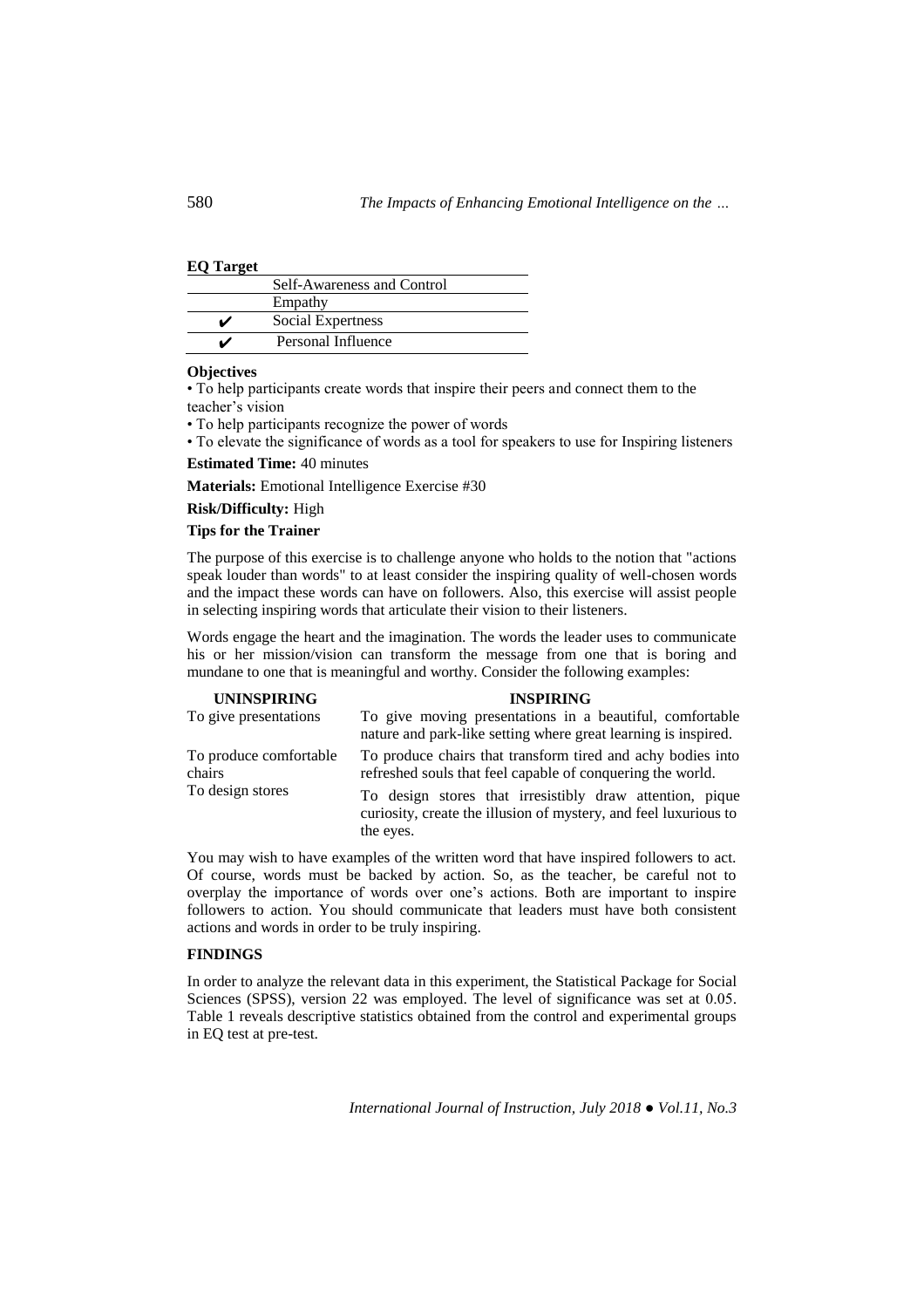Table1

Descriptive Statistics for the Control and Experimental Groups' Performance on EQ Test (Pre-test)

|                 | Group        | Minimum | Maximum | Mean   | <b>Std. Deviation</b> |
|-----------------|--------------|---------|---------|--------|-----------------------|
| Pre-test $(EO)$ | Control      | 13 317  | 377     | 450.61 | - 55.44               |
|                 | Experimental | 30 511  | 572     | 483.56 | 47.50                 |

To ensure the normality of the distribution of the two groups at pre-test, a Kolmogorov-Smirnov test was run. The results revealed that the distribution of scores was normal in each group at pre-test (Control: N= 13, Statistic= .201, p= .155; Experimental: N= 30, Statistics= .109, p= .200). Therefore, the researcher decided to use parametric statistics. In doing so, to compare the mean scores of the two groups at the pre-test, an independent samples t-test was conducted. The results of independent samples t-test for the performance of the experimental and control groups at the pre-test of EQ revealed that there was no significant difference between the EQ mean scores of the two group at the beginning (t=  $-1.986$ , p= .054).

Descriptive statistics obtained from the control and experimental groups for the reading skill at the beginning of the experiment is shown in Table 2.

Table 2

Descriptive Statistics for the Control and Experimental Groups' Performance on the Reading Test (Pre-test)

|           | droup        |    | Minimum | Maximum | Mean | Std. Deviation |
|-----------|--------------|----|---------|---------|------|----------------|
| Pretest   | Control      |    |         |         | 4.67 |                |
| (Reading) | Experimental | 30 | 3.25    | 6.25    | 4.45 | 79             |

The results of Kolmogorov-Smirnov test revealed that the distribution of scores was not normal in the control group (N=13, Statistics= .240, p= .039) and experimental group (N=30, Statistics= .208, p= .002) at the pre-test.

Therefore, the researcher decided to use non-parametric statistics. In doing so, to compare the mean scores of the two groups at the pre-test, a Mann-Whitney Test was run. The results of Mann-Whitney Test for the performance of the experimental group (Mean Rank= 20.37) and control group (Mean Rank= 25.77) at the pre-test of Reading showed that there is no significant difference between the two groups in the scores of the reading at the beginning (U = 146,  $p > .05$ ).

Descriptive statistics obtained from the control and experimental groups' reading gain scores is shown in Table 3.

Table 3

Descriptive Statistics for the Control and Experimental Groups' Gain Scores on the Reading Test

|                    | droup        |    | Minimum | Maximum | Mean | Std. Deviation |
|--------------------|--------------|----|---------|---------|------|----------------|
| <b>Gain Scores</b> | Control      |    |         |         |      |                |
| (Reading)          | Experimental | 30 | $-2.25$ | 2 つち    |      | .08            |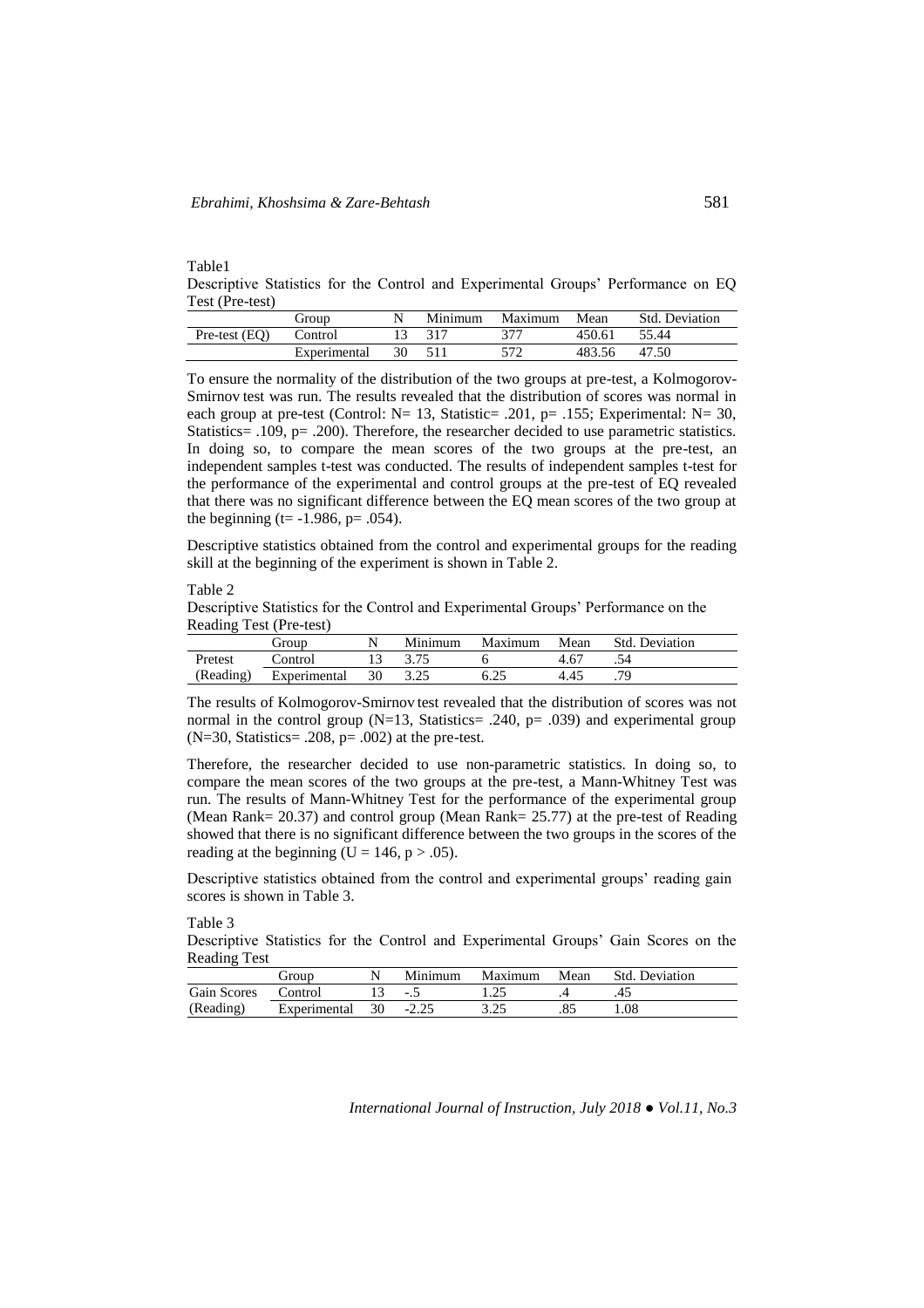The results of Kolmogorov-Smirnov test revealed that the distribution of gain scores was normal in the control group ( $N= 13$ , Statistic= .185, p= .200); however, it was not normal in the experimental group  $(N= 30, Statistic= .178, p= .016)$ . The results of Mann-Whitney Test for the performance of the experimental (Mean Rank= 16.19) and control (Mean Rank= 24.52) groups for the reading gain scores showed that there was a significant difference two groups in the gain scores of reading  $(U = 119.5, p < .05)$ .

Table 4 shows the descriptive statistics for the gain scores in EQ test.

Table 4

| Descriptive Statistics for the Control and Experimental Groups' Gain Scores on EQ Test |                     |   |           |    |      |                                     |  |
|----------------------------------------------------------------------------------------|---------------------|---|-----------|----|------|-------------------------------------|--|
|                                                                                        | Group               | N |           |    |      | Minimum Maximum Mean Std. Deviation |  |
| Gain Scores Control                                                                    |                     |   | $13 - 23$ |    | 4.69 | 16.73                               |  |
| (EO)                                                                                   | Experimental 30 -35 |   |           | 76 | 23.3 | 22.36                               |  |

The results of Kolmogorov-Smirnov test revealed that the distribution of the gain scores were normal in each group both in control group (N= 13, Statistic= .209, p= .125) and in experimental group (N= 30, Statistic= .128, p= .200). The results of independent sample t-test for the experimental and control groups' gain scores of EQ showed that there is a significant difference between the two groups regarding the mean scores of the gain scores (t=  $-2.68$ , p< 0.05).

## **DISCUSSION**

The effect of EQ enhancement on the progress of reading ability was the aim of the current study. This experimental study proved that EQ increased significantly along with reading skill. The results were in agreement with the results of some investigations like what Goleman (1995), Mayer et al. (1999), Jaeger (2003) found. They showed that EQ is not fixed and it could be developed contrary to IQ. EQ was taught for one educational year course in the current investigation and the findings revealed that while in treatment group the EQ of the subjects was significantly enhanced, in control group no significant change was observed. The results of the current study confirmed the findings of Bar-On (1997) who also suggested that EQ keeps up growing with age and maturity and therefore can be enhanced. Sala (2000) taught EQ in a training program and faced similar findings with what the researchers of the current study have found. A four-weekcourse of instructions by Slaski and Cartwright (2002) also caused a significant change in the EQ of experimental group which is in the same line with what happened for the present study. Some longitudinal research like those of Vaillant (2000) and also Kagan (1998) were confirmed by the present research.

Considering academic success Salahi (1998), Aghasafari (2006), and Fahim and Pishghadam (2007) also found EQ to be linked with academic success which was confirmed in the current study. Also regarding the progress in reading skill Vahdat and Khavandgaran (2013) revealed a significant positive relationship between EI and reading ability, which was confirmed by the current research. The results of the study are in line with the findings of Abdolrezapour and Tavakoli (2012) on the relationship between reading and EI. Majidi Dehkordi & Shirani Bidabadi (2015) encountered the same results with the findings of the present research. The findings prove that the above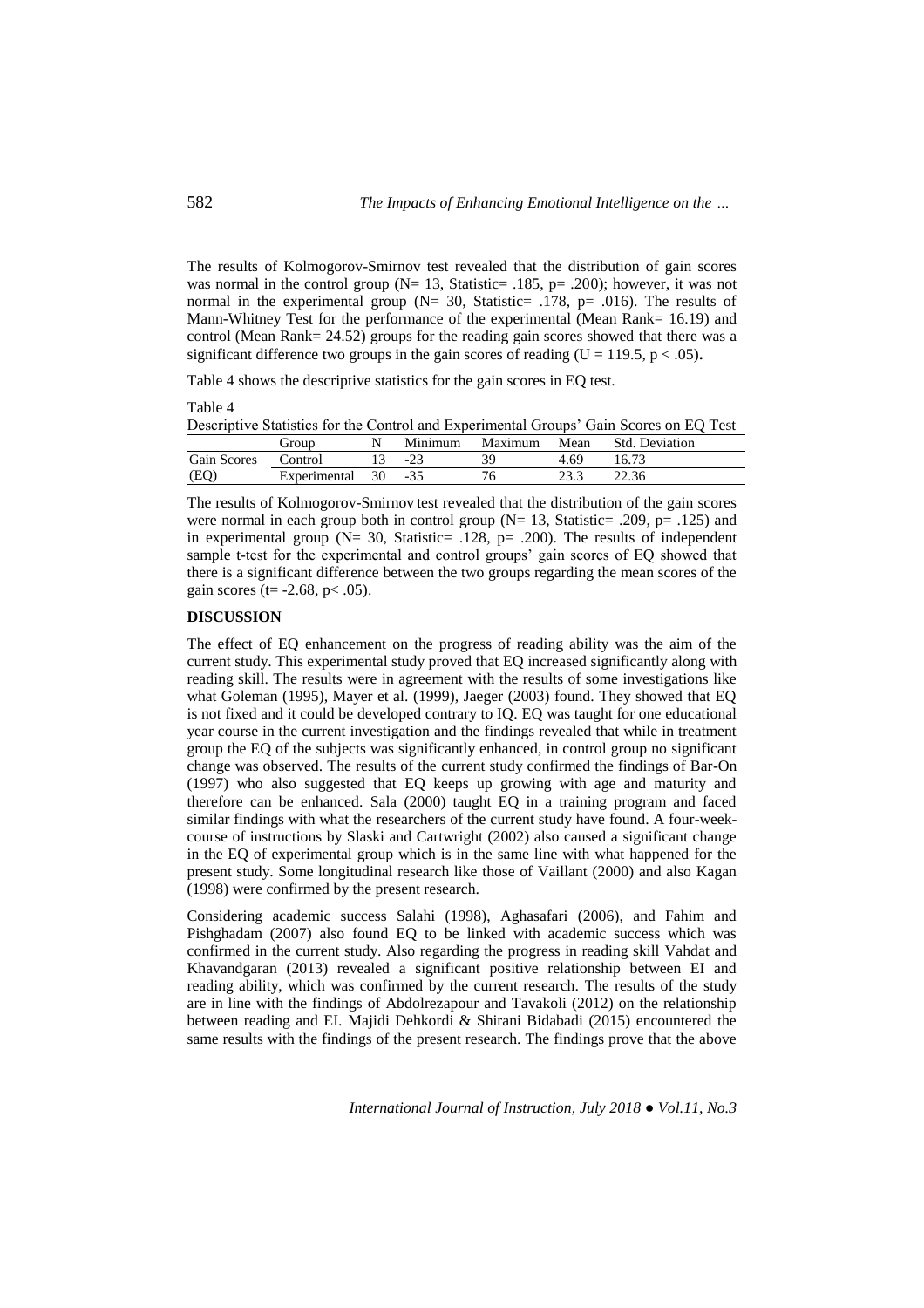mentioned researchers along with the researchers of the current study made an informed guess based on the influence of emotional intelligence influence on success in general and success in language learning and its components in particular. The researchers then taught EQ, and it was observed that after one year, EQ enhanced and also Reading skill was developed in a much more better way. If educational systems, stakeholders, syllabus designers, include the element of emotion and emotional intelligence in the syllabi, and consequently make learners conscious of their emotions and the role played by emotions in success in general and in language learning in particular, they can expect the same results as the researchers encountered that is a more promising future in their educational outcomes.

# **CONCLUSION**

Affective factors were found to be influential in learning after scientists found a role for cognitive factors in the process of learning. Thus, emotional regulation and control could be probably related to learning a language as both 'learning' and 'affections' are involved. The authors of the present research assumed that developing EQ can cause progress in language in general. Subjects were instructed on EQ and after one year the progress in Reading Skill along with EQ was observed.

EQ was needed to be taught for one educational year; the probability for having access to subjects with the same level of proficiency in such a long period of time did not exist. Naturally in such circumstances, sampling procedure has to be done based on 'Intact Group' selection not random selection. This is a limitation of the present research; in order to reach more generalizable results, replications of the study shall consider this limitation.

EQ seems to be yet neglected as there is a lot of theoretical research and a little empirical experience, let alone applying the results in the syllabi. After ensuring of the generalizability of the results of the current study by replicating it in various contexts with different participants, syllabus designers might reconsider the content of the syllabi. EQ can be involved in new syllabi, regarding its effect on education. Furthermore, it seems to be a redeeming job to inform educators of the versatility of EQ, and thus making them informed of the role of EQ in the success of education. Even if no reconsideration in syllabi would be approved, at least workshops on EQ for teachers or some in-service instructions seem to be productive.

### **REFERENCES**

Abdolrezapour, P. & Tavakoli, M. (2012). The relationship between emotional intelligence and EFL learners' achievement in reading comprehension. *Innovation in Language Learning and Teaching*, *6*(1), 1-13. <http://dx.doi.org/10.1080/17501229.2010.550686>

Aghasafari, M. (2006). *On the relationship between emotional intelligence and language learning strategies*. Unpublished master's thesis, Allameh Tabataba'i University, Iran.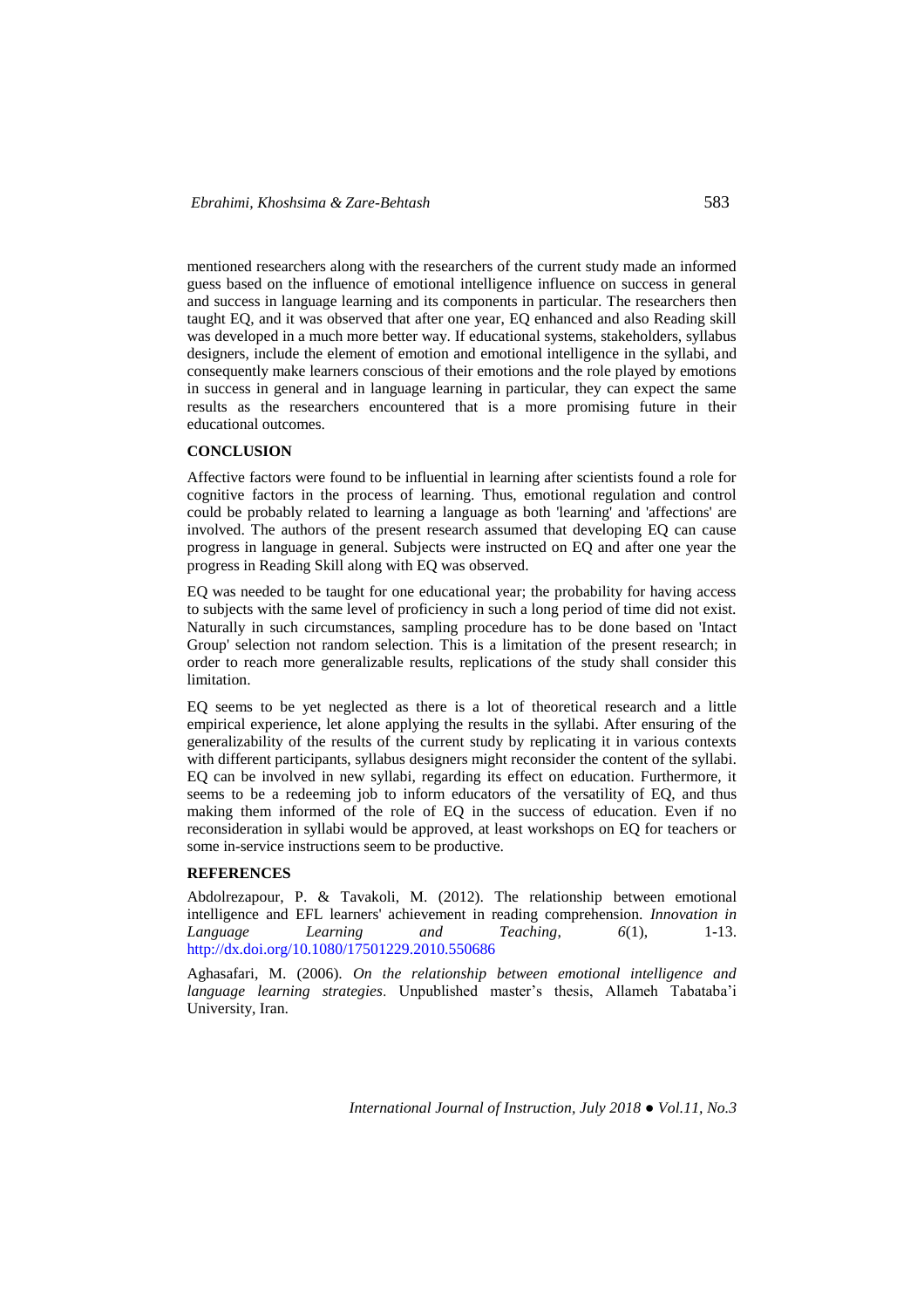Bar-On, R. (1997). *Bar-On Emotional Quotient Inventory (EQ-I): Technical Manual.*  Toronto, Canada: Multi-Health Systems.

Beldoch, M. (1964). Sensitivity to expression of emotional meaning in three modes of communication, in J. R. Davitz et al., *The Communication of Emotional Meaning*, McGraw-Hill, pp. 31–42

Brackett M. A., Katulak N.A., (2006). Emotional intelligence in the classroom: skillbased training for teachers and students. *In Applying Emotional Intelligence: A Practitioner's Guide*, ed. JCiarrochi, JD Mayer, pp. 1–27. New York: Psychol. Press. Taylor & Francis.

Cherniss, C. (2000). Social and emotional competence in the workplace. In R. Bar-On & J. Parker (Ed's.), *The Handbook of Emotional Intelligence.* San Francisco: Jossey-Bass.

Coldwell, D. & Herbst, F. (2004). *Business Research*: Juta and Co Ltd.

Coleman, A. (2008). *A Dictionary of Psychology* (3 ed.). Oxford University Press. [ISBN](https://en.wikipedia.org/wiki/International_Standard_Book_Number) [9780199534067](https://en.wikipedia.org/wiki/Special:BookSources/9780199534067)

Davis, M. (2004). *Test Your EQ*. London: Piatkus

Dehshiri, R. (2003). *The Reliability and validity of EQ-I in Iran's context*. Unpublished master's thesis, Allame Tabataba'i University, Tehran, Iran.

Dornyei, Z. (2006). Individual differences in second language acquisition. *AILA Review*, *19*(1), 42–68.

Dörnyei, Z., & Kubanyiova, M. (2014). *Motivating learners, motivating teachers: Building vision in the language classroom*. Cambridge, UK: Cambridge University Press.

Ebrahimi, M. R., Khoshsim, H. (2014). On the Association(s) between Test Anxiety and Emotional Intelligence, Considering Demographic Information; A Case of Iranian EFL University Students. *International Journal on Studies in English Language and Literature*, *2*(7), 147-157.

Fahim, M., & Pishghadam, R. (2007). On the role of emotional, psychometric, and verbal intelligences in the academic achievement of university students majoring in English language. *Asian EFL Journal, 9*, 240–253.

Feldmann, M., Aper, J. P., & Meredith, S. T. (2011). Co-curricular assessment scale development. *The Journal of General Education, 60*,16-42.

Goetz, T. (2004). Emotionales Erleben und selbstreguliertes Lernen bei Schülern im Fach Mathematik [Students' emotions and self-regulated learning in mathematics]. *Muenchen*: Utz.

Goetz, T., Preckel, F., Pekrun, R., & Nathan C. Hall. (2007). Emotional experiences during test taking: Does cognitive ability make a difference? *Learning and Individual Differences,* 17, 3 – 16.

Goleman, D. (1995). *Emotional intelligence: why it can matter more than IQ*. London: Bloomsbury.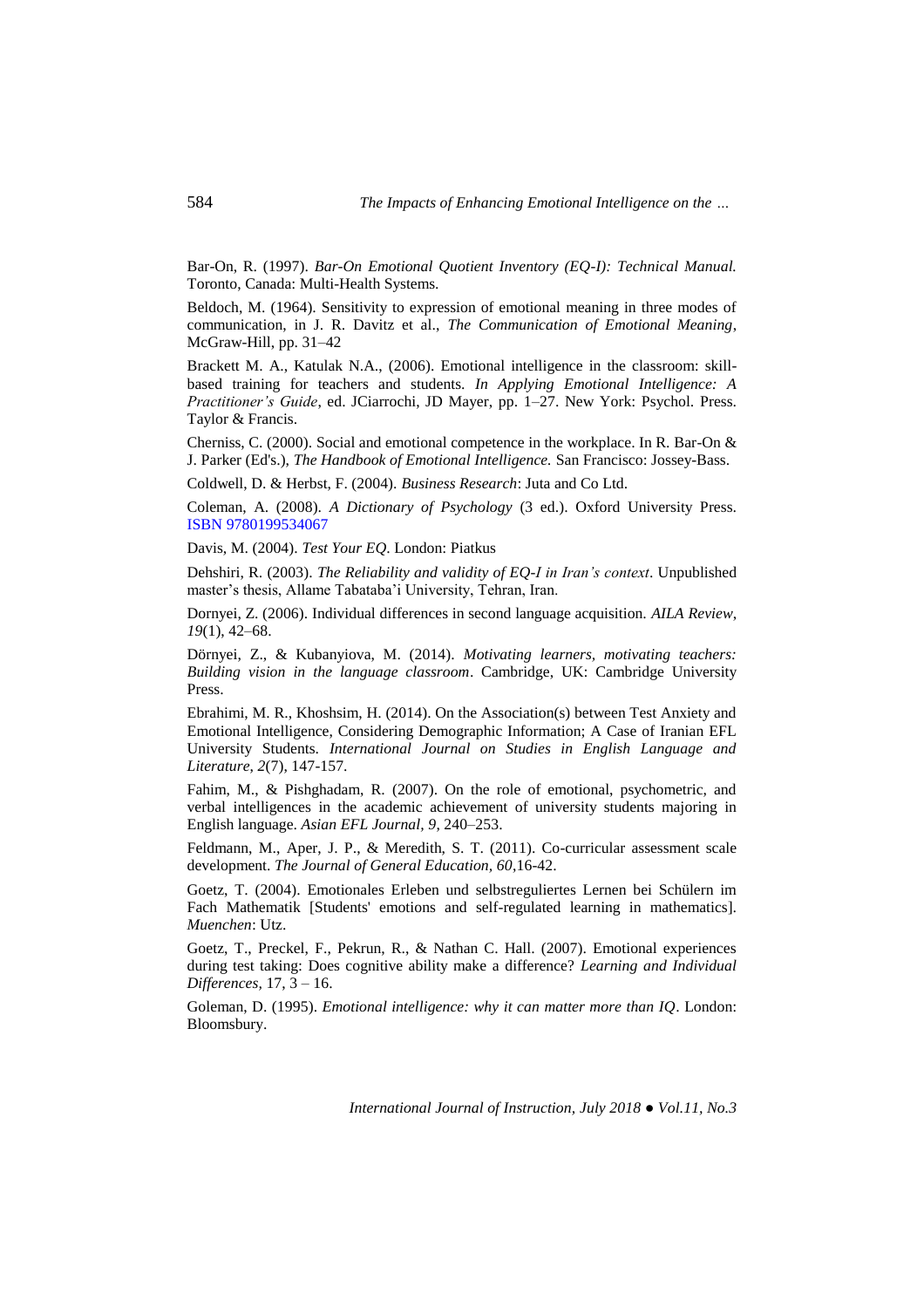Hadfield, J., & Dörnyei, Z. (2013). *Motivating learning*. Harlow, UK: Longman.

Imai, Y. (2010). Emotions in SLA: New insights from collaborative learning for an EFL classroom. *Modern Language Journal, 94*(2), 278–292.<http://doi.org/cqwt6x> In R. J. Sternberg (Ed.), The handbook of intelligence (pp. 396-420). New York: Cambridge University Press.

Jaeger, A. J. (2003). Job competencies and the curriculum: An inquiry into emotional intelligence in graduate professional education. Research in Higher Education, *44*(6), 615-*639. doi:10.1023/A:1026119724265.*

Kagan, J. (1998) *Galen"s prophecy.* Boulder, CO: Westview Press.

Kim, T., Yoo, J. J.-E., Lee, G., & Kim, J. (2012). Emotional intelligence and emotional labor acting strategies among frontline hotel employees. *International Journal of Contemporary Hospitality Management*, *24*, 1029–1046.

Leuner, B (1966). *Emotional intelligence and emancipation. Praxis der Kinderpsychologie und Kinderpsychiatrie. 15, 193–203.*

Liff, S. B. (2003). Social and emotional intelligence: Applications for developmental education. *Journal of Developmental Education*, *26*(3), 28-32.

Lok, C, & Bishop, G. D. (1999). Emotion control, stress, and health. Psychology and Health, 14, 813-827.

López, M. M. (2011). The motivational properties of emotions in foreign language learning. *Colombian Applied Linguistics Journal, 13*(2), 43–57.

Lopes P. N., Brackett M. A., Nezlek J. B., Schutz A., Sellin I., & Salovey P. (2004). Emotional intelligence and social interaction. Personal. Soc. Psychol. Bull. *30*,1018–34.

Lopes, P. N., Grewal, D., Kadis, J., Gall, M. & Salovey P. (2006). Evidence that emotional intelligence is related to job performance and affect and attitudes at work, *Psichothemia*, *18*(1),132-138.

Lopes P. N., Salovey P., Cot^e S, & Beers M. (2005). Emotion regulation abilities and the quality of ́social interaction. *Emotion, 5*,113–18.

MacIntyre, P. (2002). Motivation, anxiety and emotion in second language acquisition. In P. Robinson (Ed.), *Individual differences and instructed language learning* (pp. 45– 68). Amsterdam: John Benjamins Publishing.

MacIntyre, P. D., Mackinnon, S. P., & Clément, R. (2009). The baby, the bathwater, and the future of language learning motivation research. In Z. Dörnyei & E. Ushioda (Eds.), *Motivation, language identity and the L2 self* (pp. 43–65). Bristol, UK: Multilingual Matters.

MajidiDehkordi, B., & ShiraniBidabadi, F. (2015). Relationship between Iranian EFL learners' reading strategy use and emotional intelligence. *International Journal of Foreign Language Teaching and Research*, *3* (9), 36-43.

Mayer, J. D., Caruso, D. R., & Salovey, P. (1999). Emotional Intelligence meets traditional standards for an intelligence, Intelligence, 27, 267-298.